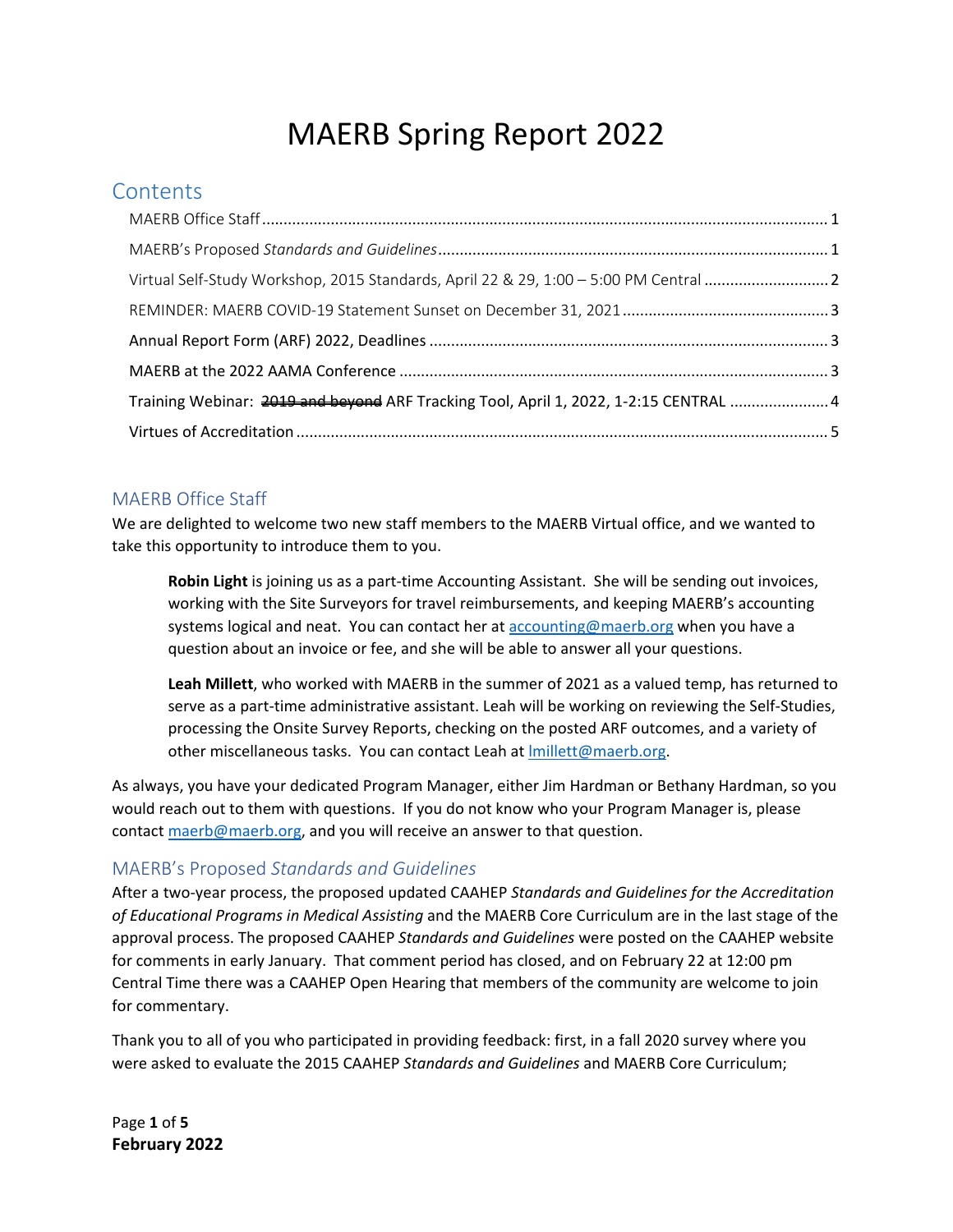second, in fall 2021, when you provided your input in a series of Town Halls, surveys, and the MAERB Forum. The input from the community has been invaluable.

There were changes made to the draft of the MAERB Core Curriculum based upon all the feedback that was received, and you will find the draft, which is still not approved, available at the MAERB website on the documents tab in the "Working Docs: Revised Standards and Curriculum" section.

The anticipation is that the proposed CAAHEP *Standards and Guidelines for the Accreditation of Educational Programs in Medical Assisting* will go to the CAAHEP March 2022 meeting for approval. After final CAAHEP approval, there will be approximately a 12 to 24-month period for the programs to fully incorporate the new curriculum and a series of implementation deadlines for other items within the CAAHEP *Standards and Guidelines*.

Outlined below is a tentative timeline for the implementation of the new *Standards and Guidelines* once they are approved:

- **March 2022**: The CAAHEP Board discusses and approves the proposed Guidelines.
- **April 2022:** The finalized and approved CAAHEP *Standards and Guidelines* are sent to the CAAHEP-accredited medical assisting programs.
	- $\circ$  There will, then, be a series of deadlines for the programs with the new requirements.
- **January 2024**: Programs are first visited using the new Standards and MAERB Core Curriculum

You will receive a detailed implementation schedule with the publication of the approved *Standards and Guidelines* in March 2022. We anticipate that we will start conducting Self-Study workshops based on the new *Standards and Guidelines* and MAERB Core Curriculum in fall 2022.

### <span id="page-1-0"></span>Virtual Self-Study Workshop, 2015 Standards, April 22 & 29, 1:00 – 5:00 PM Central

MAERB will be holding one final Self-Study workshop based upon the 2015 *Standards and Guidelines* designed for programs that will be visited in the fall 2022 and calendar year 2023. The Self-Study Workshop is an in-depth educational seminar designed to help organizations prepare for the comprehensive site -survey. It is designed for Program Directors or other institutional representatives who have a site visit scheduled to occur in either 2022 or 2023. The workshop will focus on the MAERB resources to help you prepare for the Self-Study, walk you through the Self-Study template, discuss how to best ensure if you are effectively implementing the MAERB Core Curriculum, and provide an overview of how to prepare for the site visit.

The workshop fee is \$200 per participant.

The workshop will be most effective for programs that are going to be visited in 2023 and are still working on their Self-Study. It is not appropriate for programs that are being visited in 2024 and beyond, as those programs will be visited under the *Standards and Guidelines* that are anticipated to be approved in 2024.

You can register for the Self-Study Workshop at the following link: <https://www.surveymonkey.com/r/3VNWSPF> You will receive a link and an invoice within two weeks of signing up.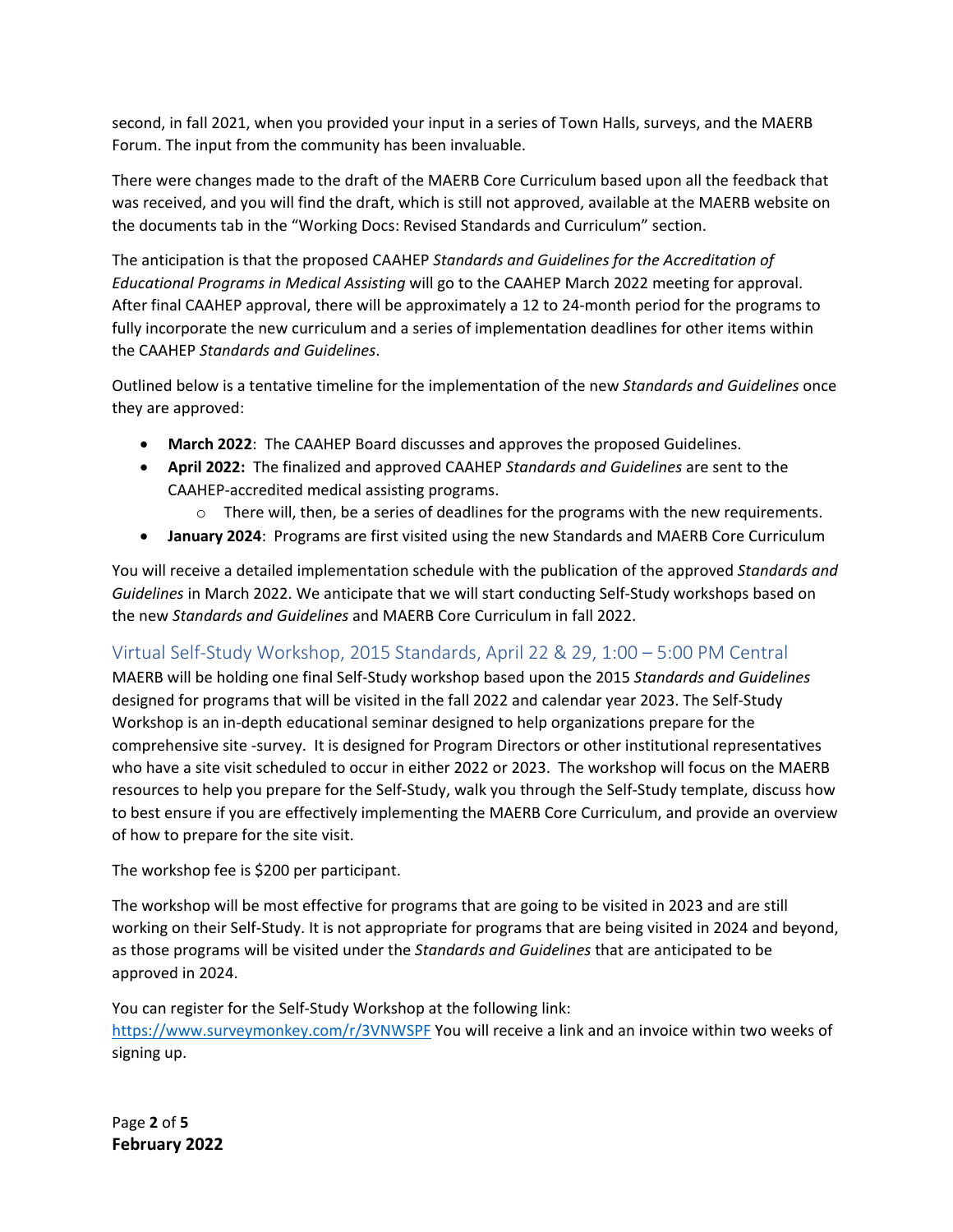#### <span id="page-2-0"></span>REMINDER: MAERB COVID-19 Statement Sunset on December 31, 2021

You received the announcement in November 2021 that the allowances outlined in the MAERB COVID-19 Statement would no longer be permissible after December 31, 2021. The MAERB COVID-19 statement allowed programs to incorporate a broader-range of approaches, included simulation, case studies, and so on, in fulfilling the practicum requirements. In addition, programs were able to adopt a range of modalities, specifically virtual environments, for instruction. It was determined that there was no need, based upon the data that was received from the programs to continue those allowance.

Many programs have reported that they needed to make curriculum changes during the pandemic to ensure that the students had access to the instructional materials and activities. Many programs are telling us that they want to keep some of those changes permanently, since they worked so well.

To efficiently organize the reporting process, the MAERB will be sending out a survey in March/April 2022 so that you can report any permanent COVID-related curriculum changes.

#### <span id="page-2-1"></span>Annual Report Form (ARF) 2022, Deadlines

While many of you may feel that it is too early to start talking about the 2022 Annual Report Form, we would like to let you know of upcoming deadlines. Please remember that you should be updating your 2019 and beyond ARF Tracking Tool monthly so that you can easily fill out your Annual Report Form each year. The MAERB office will hold a training on the ARF Tracking Tool, and you can find a recording on the Documents tab of the MAERB website [\(www.maerb.org\)](http://www.maerb.org/).

Fall Submissions, 2022 ARF (2021 admission and graduation cohorts, as well as updates to prior years)

**August 12, 2021**: Program Directors receive a notice informing them that in approximately 30 days the 2021 ARF will be accessible online.

**September 8-9, 2022**: Program Directors will be sent an email with brief ARF logistics along with the green light to proceed.

**October 14, 2022**: Firm deadline for submission of the 2022 ARF

Spring Submissions, 2022 ARF (2021 admission and graduation cohorts, as well as updates to prior years)

**December 9, 2022**: Program Directors will receive a notice informing them that in approximately 30 days the 2022 ARF will be accessible online. **January 12-13, 2023**: Program Directors will be sent an email with brief ARF logistics along with the green light to proceed. **February 17, 2023**: Firm deadline for submission of the 2022 ARF

#### <span id="page-2-2"></span>MAERB at the 2022 AAMA Conference

The MAERB is planning to be at the AAMA Annual Conference at the Marriott Myrtle Beach Resort & Spa at Grand Dunes in Myrtle Beach, South Carolina, from October 21-24, 2022. The MAERB will be hosting the following event at the date and time below:

**Friday, October 21, 2022, 8:00 am – 5:00 pm: Self-Study Workshop, 2022 Standards and Guidelines** 

Page **3** of **5 February 2022**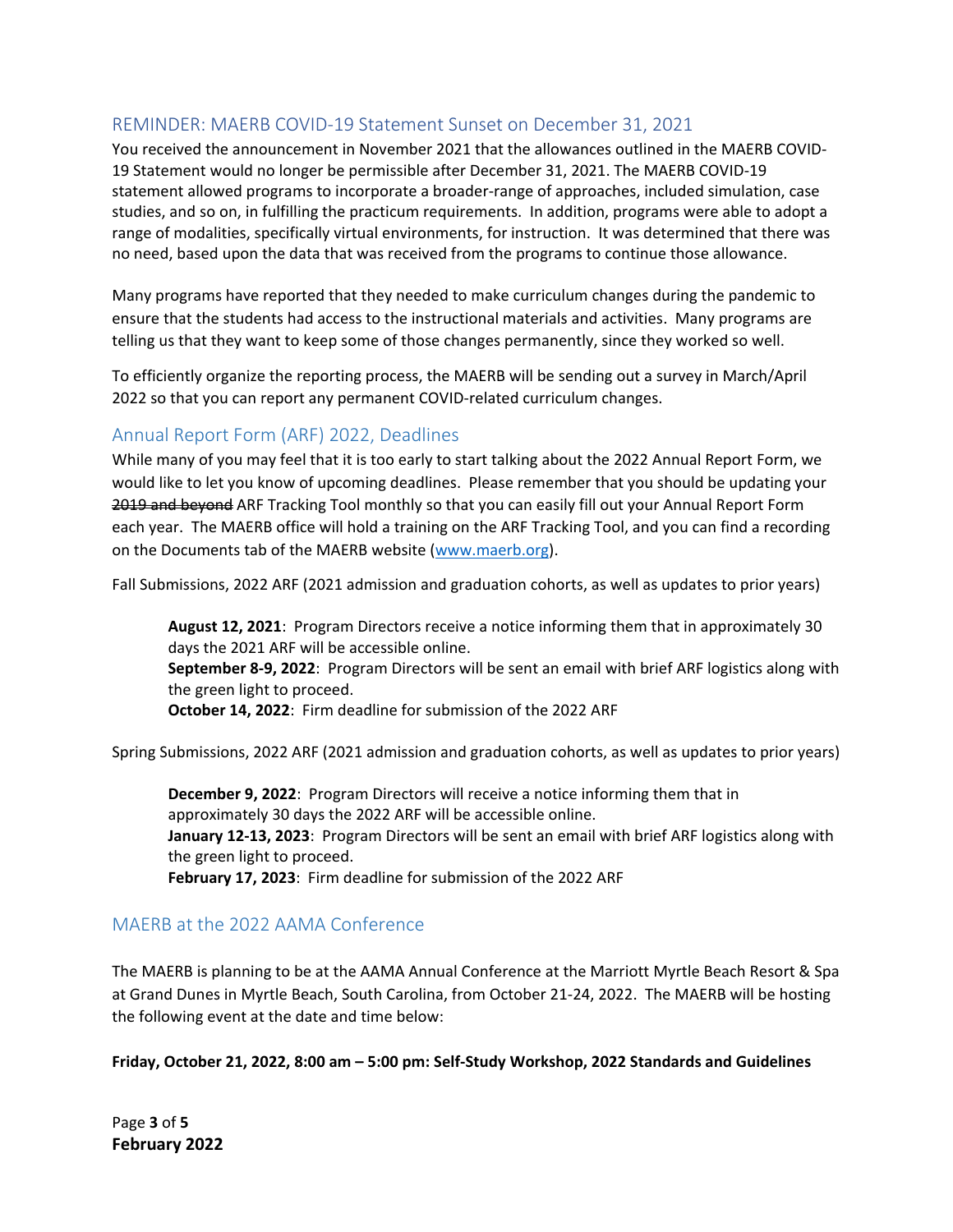This Self-Study Workshop is designed to help continuing and initial accreditation programs prepare for the comprehensive review process. This year's workshop is designed for programs being visited in 2024 and 2025 and will be based upon the CAAHEP *Standards and Guidelines* that are anticipated to be approved in March 2022. Registration for this event will be limited to people who have site visits scheduled in 2024 and 2025, and they will be contacted directly about registration details in mid-March 2022. There is a limit of 50 participants.

#### **Sunday October 23, 2022, 1:00 – 3:00 pm: MAERB Forum**

During the MAERB Forum, you will receive a report about MAERB's activities in 2022, including a discussion of the new CAAHEP *Standards and Guidelines* and the implementation process. There will also be an extended question-and-answer period. MAERB will also be holding a virtual MAERB Forum in the fall of 2022, at a date to be determined.

In addition, MAERB staff will be available at the AAMA conference for conversation and consultation.

#### <span id="page-3-0"></span>Training Webinar: 2019 and beyond ARF Tracking Tool, April 1, 2022, 1-2:15 CENTRAL

It is never too early to start preparing for next year's ARF. As you know, all Program Directors are required to submit their fully updated tracking tool that substantiates the aggregated data that they are reporting on their ARF. In April 2022, the MAERB will be holding a webinar for Program Directors to demonstrate effective ways to use the ARF Tracking Tool. The dates, times, and registration links for the webinar is listed below. There is currently a training video posted on the MAERB's website [\(www.maerb.org\)](http://www.maerb.org/) on the Documents tab in the section, "Annual Report Form." This webinar will be recorded and posted on the website, replacing the current Video.

You can register for the webinar at the following link: <https://us02web.zoom.us/meeting/register/tZ0kd--tqj8vE9d-9q-iXMajlUeFk-TtsHgR>

#### MAERB's Contact Information

**Telephone:** There is a new telephone number for MAERB: 312-392-0155. When you listen to the message, you will hear the extensions for the MAERB staff. Please call us when you have questions.

**Submitting Self-Studies, Progress Reports, and other Accreditation Materials**: Program Directors have the capacity to upload accreditation documentation, such as Self-Study Reports, Progress Reports, Requests for Reconsideration, and other large file submissions, on the Submissions tab of the MAERB website. The directions for doing so are on the Documents tab of the MAERB website [\(www.maerb.org\)](http://www.maerb.org/) in the "Program Resources/Accreditation Resources" section. The instructions are titled, "Submitting Documents, MAERB website." Program Directors were sent their permanent password in May 2020 or at the time of receiving from the MAERB office their official approval as Program Director. This upload system is designed for any large collection of documents. If your submission is not large or multi-layered, you are encouraged to send the documents via email to your Program Manager.

**Mailing Address**: In order to remit payments via check to MAERB, you would use the following address

MAERB

Page **4** of **5 February 2022**